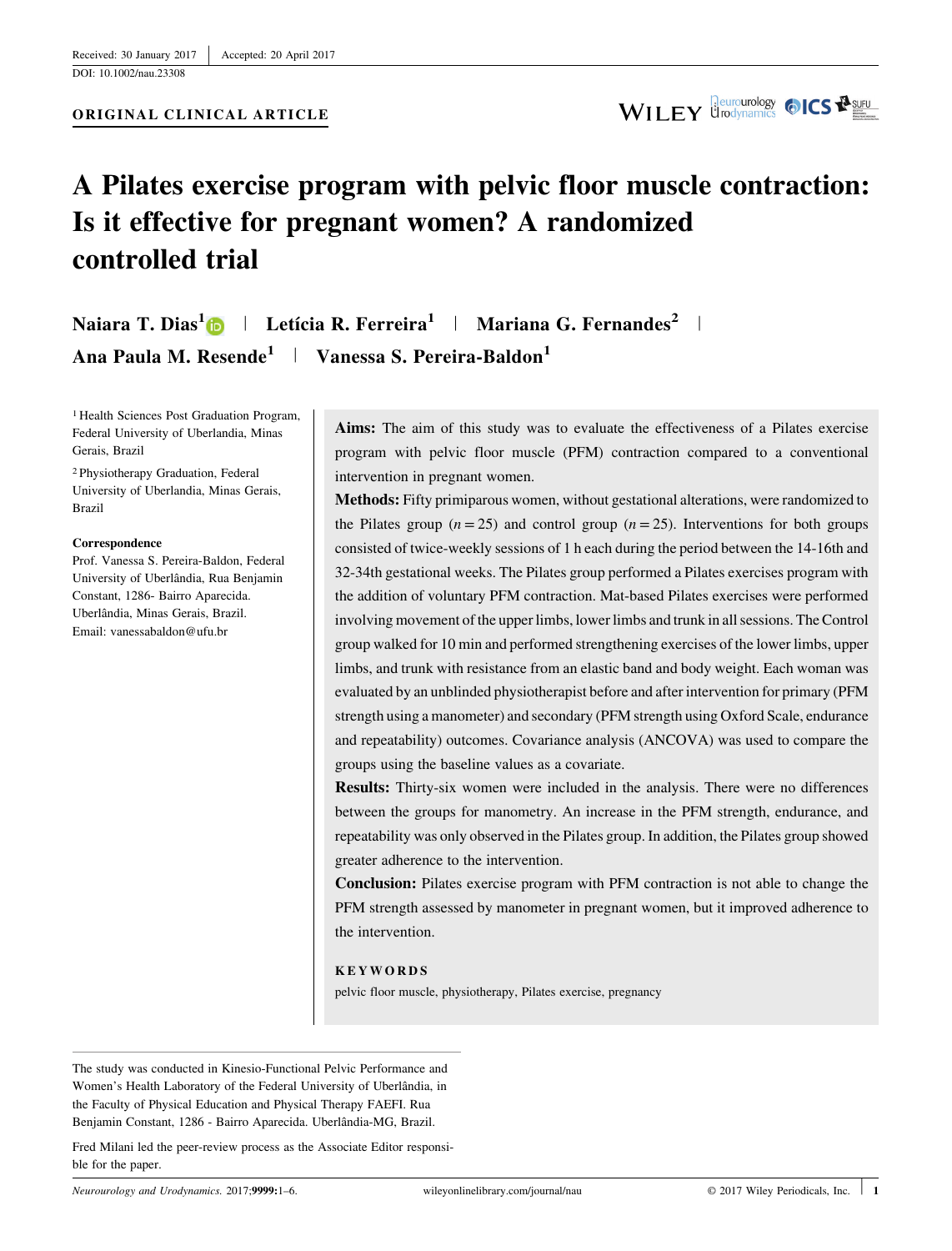## 1 <sup>|</sup> INTRODUCTION

Exercise offers potential benefits to both maternal and fetal health. According to the American College of Obstetricians and Gynecologists (ACOG), despite the anatomic and physiologic changes in the maternal body, physical exercise should be encouraged during pregnancy. Exercise has been associated with better outcomes for mothers and their children in addition to protection against the development of chronic disease.<sup>[1](#page-5-0)</sup>

Among exercises programs, the Pilates method has become more popular worldwide.<sup>2</sup> [Proposed by Joseph](#page-5-0) Pilates, this method combines strength training and global stretching through low-impact exercises. Studies have demonstrated the Pilates method benefits for healthy and non-healthy adults, such as muscular strength gain, flexibility, coordination, proprioception, trunk, and pelvic stability and postural improvement.<sup>[3,4](#page-5-0)</sup>

Modern Pilates exercise programs incorporate exercises that involve breathing and pelvic floor muscle (PFM) contraction.<sup>5</sup> [PFM contractions are performed in coordination](#page-5-0) with breathing and concomitant recruitment of the trunk muscles in various positions.<sup>6</sup> [Because the Pilates exercises](#page-5-0) are performed in conjunction with a PFM contraction, the hypothesis was raised that this method could strengthen these muscles. However, little is known about the effects of the Pilates method on the functionality of PFM.<sup>7</sup>

Culligan et  $al<sup>4</sup>$  [demonstrated the feasibility of a Pilates](#page-5-0) exercise program for strengthening PFM. They observed that the Pilates exercise program and a PFM training program provided similar improvements in the pelvic muscle strength of continent women.<sup>4</sup> [However, Ferla et al](#page-5-0)<sup>7</sup> [concluded that the](#page-5-0) functionality of the PFM in younger women who practice the Pilates method is not different from that of sedentary women. Bø et al<sup>8</sup> [also found a similar prevalence of urinary](#page-5-0) incontinence in a fitness instructors group as has been shown in the general female population, and yoga and Pilates instructors reported a prevalence equal to that of the other fitness instructors. In addition, Torelli et  $al^9$  [observed that the](#page-5-0) addition of voluntary PFM contraction was more effective than Pilates alone in improving the PFM strength of sedentary nulliparous women compared with Pilates exercises without this contraction.

Studies have shown that it it possible that pregnancy reduces PFM strength, which, together with hormonal changes, may result in pelvic floor dysfunction.<sup>10,11</sup> [Preven](#page-5-0)tive strategies for such disorders involve PFM training during pregnancy.<sup>12</sup> [Therefore, it is possible that the Pilates method](#page-5-0) with voluntary PFM contraction is an approach to achieve two goals in the pregnancy period, maintain physical activity and perform PFM training. However, there is no consensus on the effects of the Pilates methods with voluntary PFM contractions in pregnant women. Therefore, the purpose of this study

was to investigate the effects of the Pilates methods with voluntary PFM contractions in pregnant women.

## 2 <sup>|</sup> MATERIALS AND METHODS

This is a randomized controlled trial (RCT) with parallel randomization (1:1) divided into two arms, the control group and Pilates Group. It was accomplished between February 2015 and October 2016 in the Kinesio-Functional Pelvic Performance and Women's Health Laboratory of the Federal University of Uberlândia, Brazil. The study was approved by the Committee of Ethics in Research with Humans at this university (resolution n° 942.230). The women were recruited by advertisements in newspapers, radio, and electronic mail that provided the telephone contact to the interested parties. After contact, there were scheduled visits to check the inclusion criteria in the study.

The women included in this study met following the criteria: (1) primiparous, (2) older than 18 years, (3) medical permission for physical exercise during pregnancy, (4) the absence of gestational complications described in the medical follow-up, and (5) sedentary in the last 4 months. The exclusion criteria were (1) multiple pregnancy, (2) the presence of chronic low back pain and/or previous urinary incontinence, (3) inability to contract PFM, and (4) inability to perform physical exercises due to the presence of neurological or musculoskeletal disorders.

The sample size calculation was performed using G\*Power software version 3.1.3 adopting a 95% confidence level and error of 4 cm H<sub>2</sub>O ( $\varepsilon$  = 4) based on a Dias et al study<sup>13</sup>; a sample size of 24 per group was found. Pregnant women who met the inclusion criteria were allocated through a list of random numbers generated by computer into two groups, the control group and Pilates Group. A researcher not involved in the data collection assigned the groups, the Pilates group (PG) and Control group (CG), by the sealed envelope method. All women were informed about the study protocol and signed the Free and Informed Consent Form.

#### 2.1 <sup>|</sup> Assessments

Only one unblinded, experienced physical therapist performed all evaluations of the two groups. Initially, all women underwent a complete physical examination and an interview of their thorough medical history. The women in the Pilates and Control groups were assessed between the 14th and 16th weeks and again between the 32nd and 34th weeks of gestation for primary (PFM strength using a manometer) and secondary outcomes (digital palpation variables—PFM strength using Oxford Scale, PFM endurance and PFM repeatability). The primary examiner performed an initial assessment of test-retest reproducibility. Eight nulliparous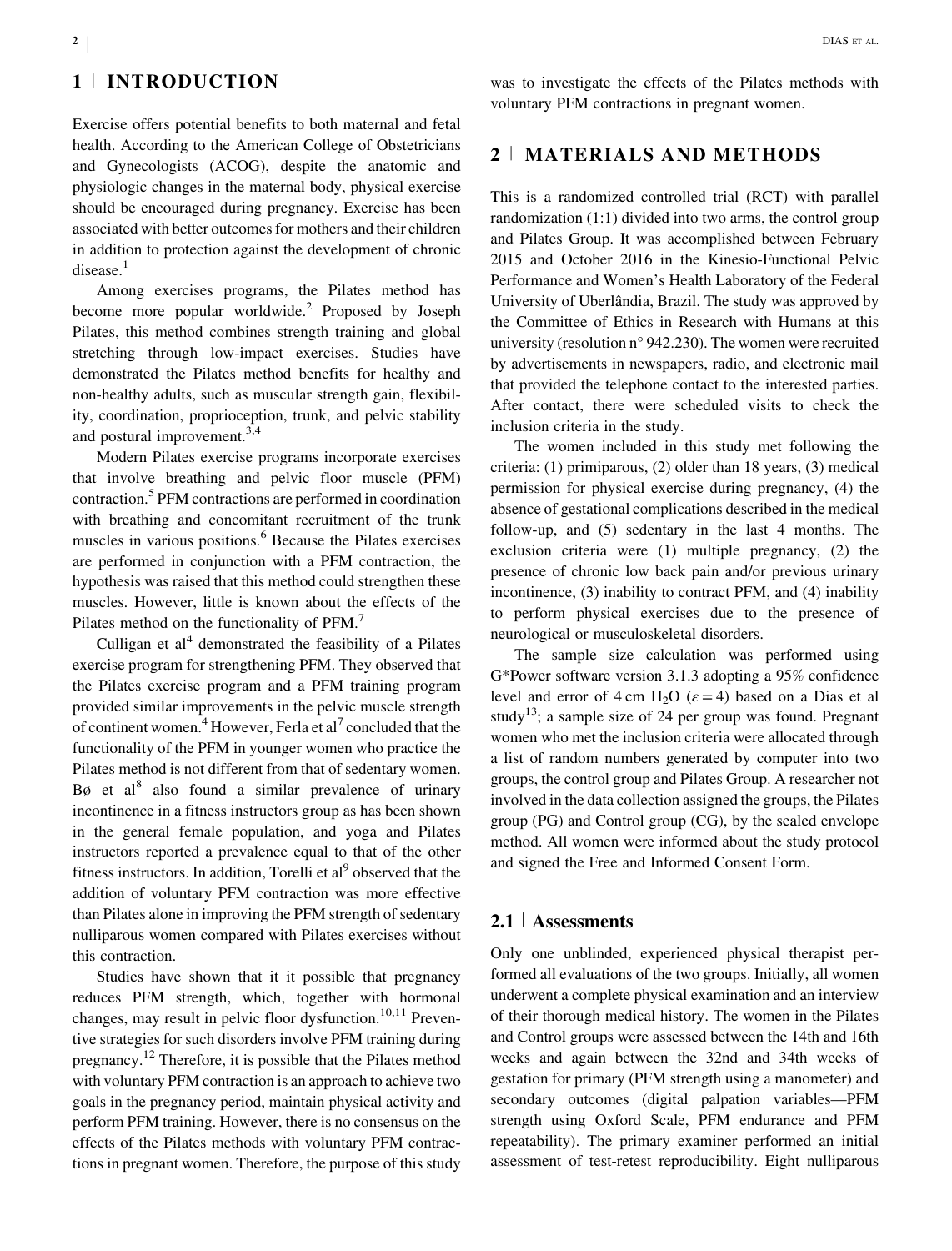women were tested in two different occasions, separated by 1 week, to determine the intra-class correlation coefficient (ICC) of all variables.

Initially, the assessment of the PFM function by digital palpation was performed using the PERFECT scheme.<sup>14</sup> [The](#page-5-0) component strength, endurance, and repeatability were evaluated. The women were positioned supine with hip and knee flexion. In this position, the evaluator introduced index finger up to one third of the vagina. To assess the PFM strength, women were instructed to lift and squeeze the PFM as hard as possible. Strength was measured on the 6-point Modified Oxford Scale  $(ICC = 0.97)$ . To measure the endurance component, the length of time was considered, up to 10 s, for which a maximal voluntary contraction can be sustained before the strength is reduced. The women were instructed to keep the PFM maximal voluntary contraction for as long as possible until interruption  $(ICC = 0.94)$ . Finally, the number (up to 10) of 1-s PFM maximal voluntary contraction is assessed (repeatability). Subjects are instructed to "contract-relax" as quickly and strongly as possible, in their own time, until muscle fatigue  $(ICC = 0.80)$ . A 2-min interval between assessments was respected.

After 5 min, women performed an evaluation of the PFM strength using Peritron equipment (Cardio Design Pty Ltd, Oakleigh, Victoria, Australia). This manometer has a graduation from 0 to 300 cm  $H<sub>2</sub>O$  and is equipped with a vaginal probe  $(28 \times 55 \text{ mm})$ . The middle of the balloon was placed approximately 3.5 cm inside the vaginal introitus and calibrated. The women were asked to perform three 3-s maximum perceived effort contractions of PFM. The means of three maximal voluntary contractions were calculated  $(ICC = 0.94)$ . The correct contractions were visually observed by the physical therapist through observation of the probe's movement and non-visible co-contractions of the accessory muscles.[15](#page-5-0)

#### 2.2 <sup>|</sup> Interventions

Interventions for both groups consisted of twice-weekly sessions of 1 h each during the period between the 14-16th and the 32-34th gestational weeks. The women were divided into groups of 6-8 people for sessions supervised by two trained physical therapists.

The Pilates group performed a Pilates exercises program based on the principles of the method proposed by Joseph Pilates<sup>16</sup> [with voluntary PFM contraction.](#page-5-0) Initially, the women received instructions about the Pilates technique, breathing, transversus abdominis, PFM, muscle contraction, and all basic principles. Matbased Pilates exercises were performed involving the movement of upper limbs, lower limbs, and trunk in all sessions, with eight repetitions each. The intervention was started with light exercise intensity, and the intensity was increased after an adaptation period of 4 weeks. Mats, therapeutic balls and elastic bands were used during the exercises. The women were instructed to perform a transversus abdominis muscle contraction and PFM submaximal contraction during exhalation in all exercises.

The Control group underwent walking for 10 min and strengthening exercises of the lower limbs, upper limbs, and trunk with elastic band and body weight resistance. The exercise intensity was increased as in the Pilates group. At the end of each session, the women performed stretching and relaxation exercises. No type of instruction or verbal command was given regarding the PFM and abdominal muscle contraction.

Both groups had their vital parameters monitored during sessions, such as their heart rate, blood pressure, oxygen saturation, and subjective intensity of effort by the Borg scale, as recommended by  $ACOG<sup>1</sup>$ [. To control the intensity of](#page-5-0) effort, a limit of 13-14 reported by the Borg Scale was adopted. Only volunteers who participated in more than 50% of the sessions were included.

## 2.3 <sup>|</sup> Statistical analysis

The statistical analysis was performed using SPSS Statistics 17.0 software. The data normality was tested using the Shapiro-Wilk test. The Mann-Whitney test was used to verify the homogeneity of the groups. Covariance analysis (ANCOVA) was used to compare the groups before and after the intervention with the baseline values as covariate. The significance level was 5%. Data are presented as the mean  $\pm$  standard deviation. To estimate the clinical significance of the data, the effect size and confidence interval (CI) for the primary outcomes were calculated. The size of effect was considered mild for values lower than 0.20; moderate for values between 0.25 and 0.75; and large for values above  $0.80$ .<sup>[17](#page-5-0)</sup>

### 3 <sup>|</sup> RESULTS

Fifty primiparous women were randomly divided between the Pilates and Control groups, consisting of 25 pregnant women each. However, one woman in the Pilates group and 13 women in the control group discontinued the interventions due to the lack of time. Therefore, 36 pregnant women completed the interventions and were included in the analysis (Fig. 1). No significant differences were observed between groups for demographic information. The Pilates group showed higher adherence with the intervention, which was considered as the number of sessions attended, compared to the control group (Table [1\)](#page-4-0).

When comparing data between groups, with baseline values as a covariable, no significant differences were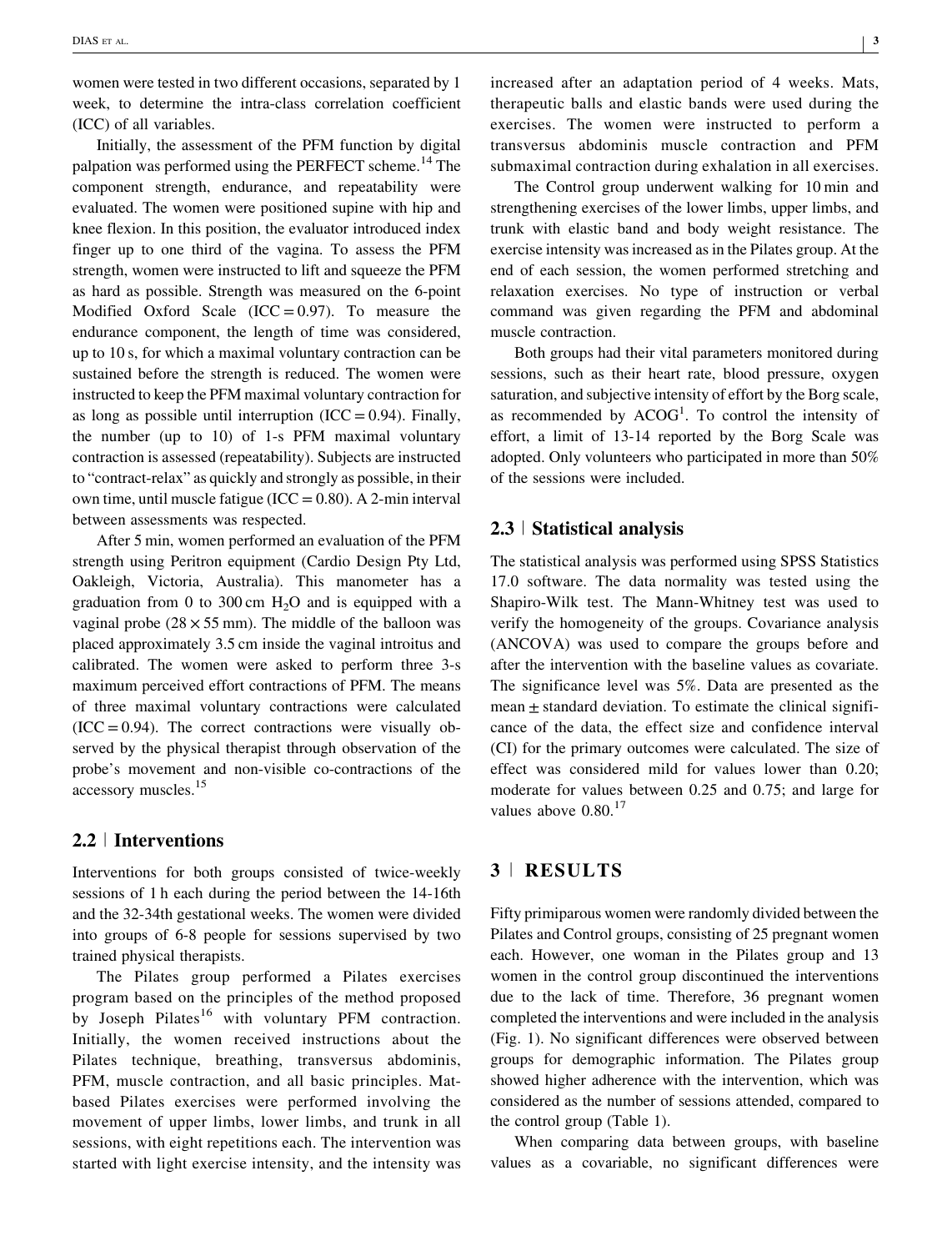

FIGURE 1 Flow diagram

observed between groups for the PFM strength assessed by manometer ( $P = 0.95$ ). For the digital palpation variables, a significant difference was observed between groups regarding the PFM strength  $(P = 0.01$ , effect size: 2.07, 95%CI: 1.18-2.85), endurance  $(P = 0.05$ , effect size: 1.02, 95%CI: 0.27-1.73) and repeatability ( $P = 0.04$ , effect size: 1.31, 95% CI 0.53-2.04—Table [2](#page-4-0)).

## 4 <sup>|</sup> DISCUSSION

In the present study, contrary to our initial hypothesis, there were no significant differences between groups for the PFM strength assessed by manometer. Only significant differences were observed for the variables evaluated by digital palpation. Contrary to our study, Culligan et  $al<sup>4</sup>$  [observed an](#page-5-0) increase in the PFM strength assessed by manometer in healthy, non-pregnant women after 12 weeks of individual intervention using the Pilates method. Torelli et  $al^9$  [also](#page-5-0) observed that non-pregnant women who performed Pilates exercises with verbal instruction for PFM contraction

increased their PFM strength assessed by vaginal palpation and manometer.

In this study, women in the Pilates group were constantly instructed by physical therapists to perform PFM voluntary contraction during all exercises. Despite this, no increase in the PFM strength assessed by manometer was observed. Unlike Torelli et al,<sup>9</sup> [pregnant women were evaluated in the present](#page-5-0) study. It is known that physiologic changes during pregnancy may increase all levator hiatus dimensions.18 [Therefore, an](#page-5-0) increase in the elevator hiatus area during gestation is observed, and this may have resulted in difficulty recording minimal PFM changes, as demonstrated in the present study.

Several studies reported that pregnant women who had performed PFM training increased their PFM strength assessed by manometer.<sup>19</sup> [In the present study, with PFM](#page-5-0) contractions performed in conjunction with Pilates exercises, this increase in strength was not observed. Therefore, it is possible that pregnant women require specific PFM training for a significant strength gain that can modify PFM strength assessed by manometer, including full concentration during PFM contraction.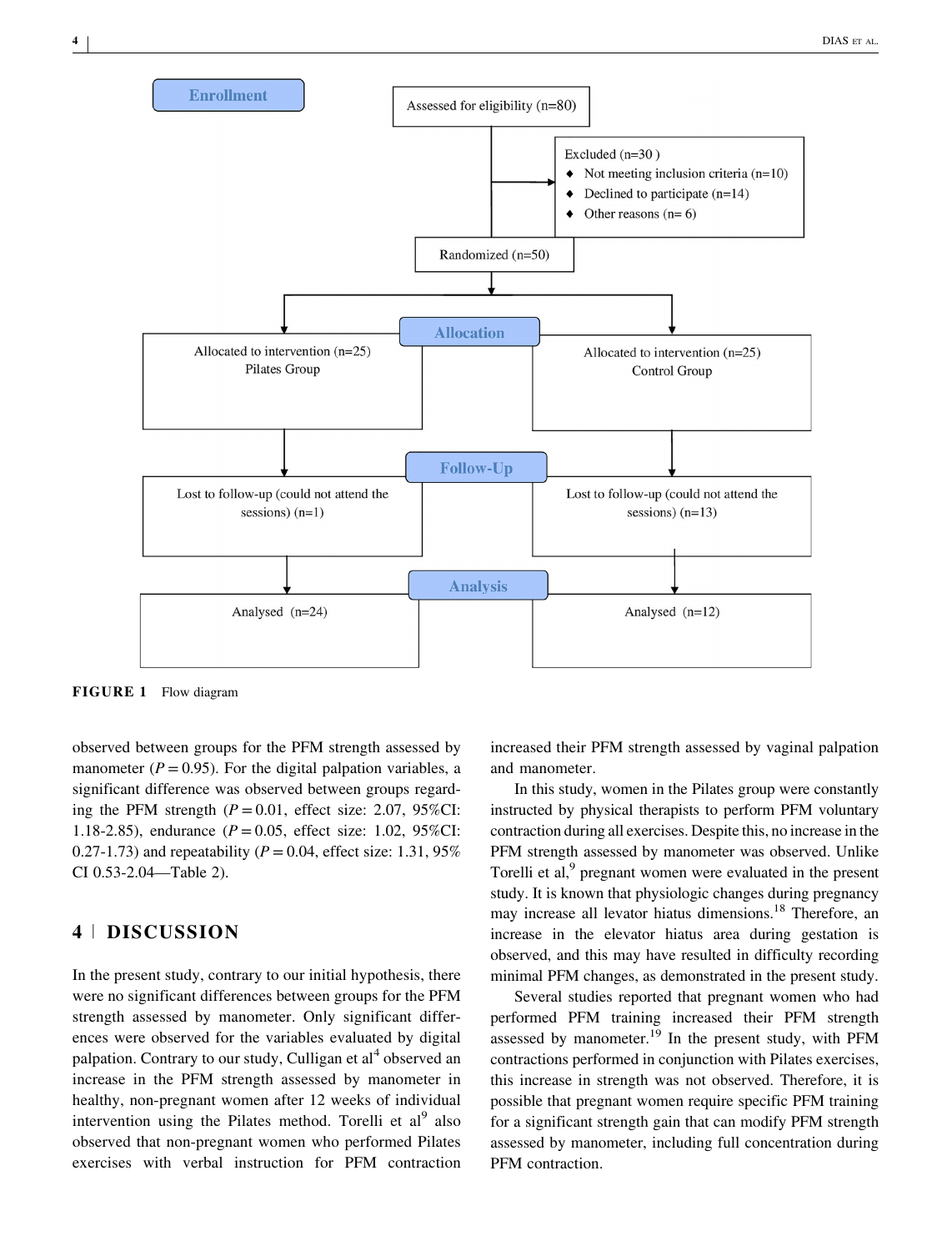|                                                    |                      | Control          |          |  |
|----------------------------------------------------|----------------------|------------------|----------|--|
| <b>Variables</b>                                   | <b>Pilates group</b> | group            | P-value  |  |
| Age (years)                                        | $29 + 3.96$          | $29.83 + 3.09$   | 0.533    |  |
| Initial BMI<br>$\frac{\text{kg/cm}^2}{\text{m}^2}$ | $23.07 + 2.78$       | $23.87 + 3.20$   | 0.591    |  |
| Initial GA<br>(weeks)                              | $15.87 + 2.59$       | $18.5 + 2.35$    | 0.101    |  |
| End GA (weeks)                                     | $33.79 + 1.81$       | $32.75 + 2.34$   | 0.113    |  |
| Adherence<br>(number of<br>clinical visits)        | $34.37 + 7.82$       | $25.83 \pm 3.63$ | $0.001*$ |  |

<span id="page-4-0"></span>TABLE 1 Demographic data: age, initial body mass index, initial gestational age, end gestational age, and adherence

Initial BMI, initial body mass index; Initial GA, initial gestational age; End GA, end gestational age.

 $*P < 0.05$  with Mann-Whitney test.

Despite the benefits of physical exercise during pregnancy, studies show that few pregnant women are involved in physical activity programs during this period of life. Nascimento et al, $^{20}$  [in a systematic review, demonstrated](#page-5-0) that the percentage of pregnant women who engaged in some type of physical exercise during pregnancy was 15.8% in the United States, 21.5% in Ireland and only 12.9% in Brazil (of which only 4.7% remained active throughout pregnancy). The highest dropout rate occurs in the third trimester during which women find it difficult to move because of their increased body mass.[21](#page-5-0)

In the present study, the highest dropout was observed in the control group. Although the justification of pregnant women for dropout was difficulties with the schedule or transportation, the protocol of the control group involved walking and other standing activities, which may have caused greater discomfort among pregnant women with increased body mass. Furthermore, it is possible that the great popularity of Pilates Method throughout the world over the

last decade justifies the greater adherence of Pilates group. In Brazil, obstetricians recommend the Pilates method in prenatal consultation, which may have resulted in a greater motivation of women to the interventions.

Despite the trend of a low participation of pregnant women in physical activity groups, the Pilates group had a low dropout rate and higher compliance with the intervention. The present study demonstrated that the combination of PFM with abdominal muscles during body movement is sufficient to improve palpation digital variables during gestation. As both physical activity and PFM training are indicated during pregnancy,<sup> $1,19$ </sup> [it is possible that the Pilates method is an](#page-5-0) approach to achieve good compliance with the exercises. Further studies should be performed to validate this hypothesis.

It is important to emphasize that, for the purposes of the study, all pregnant women underwent PFM assessment before Pilates intervention. It is known that this is not a practice in clinics and studios that work with the Pilates method. Studies show that approximately 30% of young women are not able to perform PFM contraction.22 [Therefore, it would be important](#page-5-0) to assess the muscles of pregnant women before the Pilates intervention to ensure proper implementation of contraction during exercise.

The main limitation of the present study was that the physical therapist who performed the assessment and treatment was not blinded and therefore could consciously or unconsciously influence the results. In addition, the sample loss of the present study may limit the conclusions because it is possible that a larger sample size may alter some of the results. Despite the sample loss, the significant variables had a large effect size, which shows that the treatment had a significant effect over the clinical variables. Given the great popularity of the Pilates method, new studies must be performed to investigate the effects of adding PFM contraction to a Pilates exercise program in pregnant women.

TABLE 2 Pelvic floor muscle (PFM) strength using a manometer and Oxford Scale, PFM endurance, and PFM repeatability in both groups before and after the intervention

| <b>Variable</b>         | Group         | Pre              | Post            | Change mean $(95\%$ IC)         | P-value  |
|-------------------------|---------------|------------------|-----------------|---------------------------------|----------|
| PFM strength $(cm H2O)$ | Pilates group | $35.1 \pm 12.78$ | $31.95 + 15.69$ | $-3.32$ ( $-9.2$ to 2.6)        | 0.95     |
|                         | Control group | $24.86 + 18.87$  | $26.67 + 19.52$ | 1.8 $(-2.52 \text{ to } 6.12)$  |          |
| Oxford                  | Pilates group | $3.0 + 0.83$     | $4.0 + 0.76$    | $0.5(0.15-0.84)$                | $0.01*$  |
| Scale                   | Control group | $2.33 \pm 0.88$  | $2.41 + 0.79$   | $0.08$ (-0.09 to 0.25)          |          |
| PFM endurance           | Pilates group | $3.0 \pm 2.25$   | $7.5 + 2.46$    | $2.5(1.3-3.6)$                  | $0.005*$ |
|                         | Control group | $4.0 \pm 2.13$   | $5.8 \pm 2.15$  | $1.08$ (-0.59 to 2.75)          |          |
| PFM repeatability       | Pilates group | $6.0 \pm 2.63$   | $10 + 1.07$     | $2.5(1.5-3.5)$                  | $0.04*$  |
|                         | Control group | $6.58 \pm 2.27$  | $8.25 \pm 1.76$ | 1.66 $(-0.35 \text{ to } 3.67)$ |          |

PFM = pelvic floor muscle.